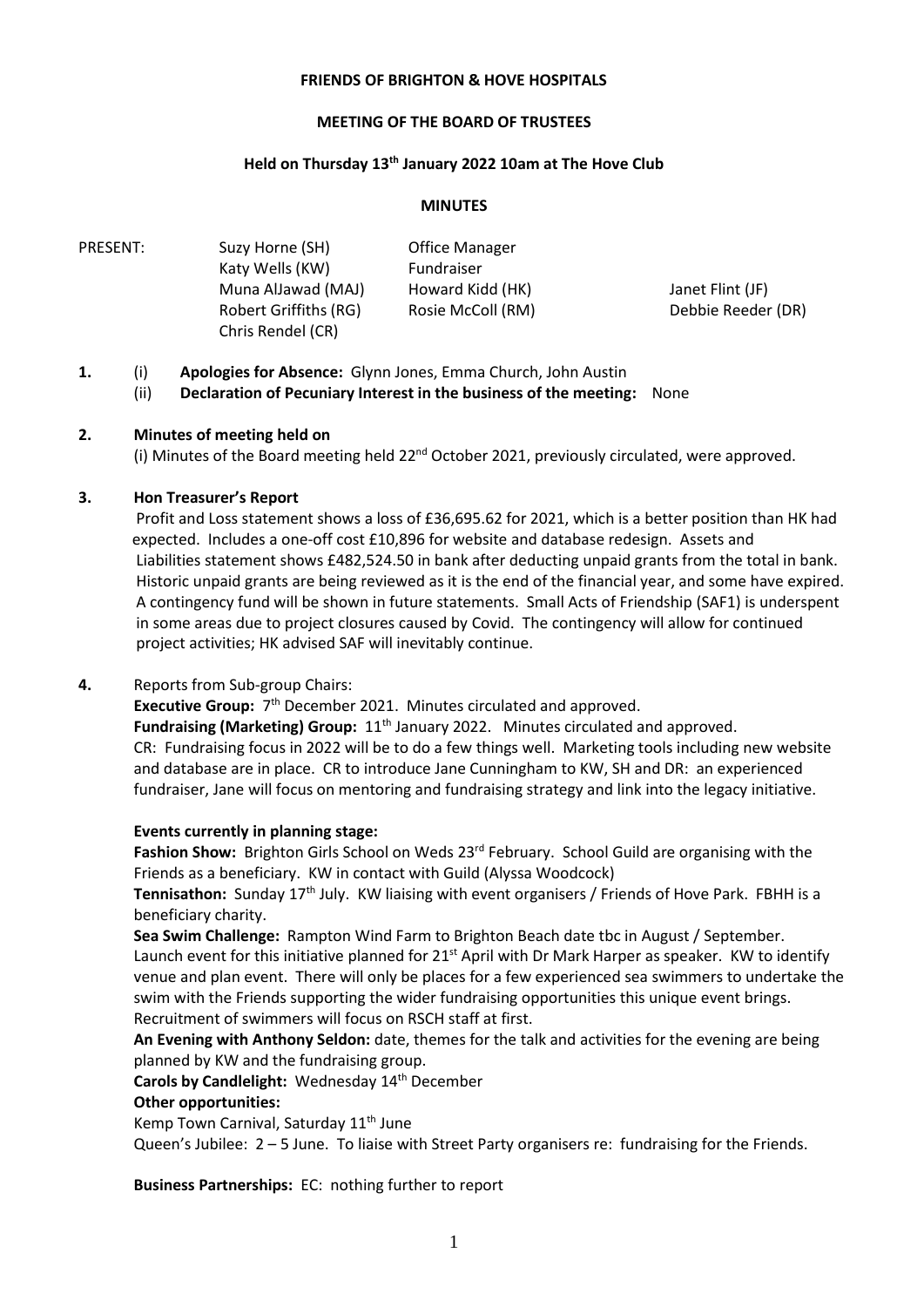**Legacies:** Legacy leaflet now available. KW and RG are distributing when meeting appropriate contacts. A strategy is being developed by CR, RG and KW.

# **Small Acts of Friendship Group:**

CR to write to Heidi Orpen and Dodgson Foundation (via RG) explaining the delays (due to covid limiting access to the very busy RSCH) to the planned small event marking the creation of the End of Life / Orpen room. CR response will also cover the reasons why the second and third rooms have not yet been completed.

Small Acts of Friendship is now operating on eight wards at RSCH.

Volunteering: RM met with Paola O'Sullivan (SAF Co-Ordinator) to discuss volunteering opportunities at RSCH for Yr 12 students considering a career in medicine. A launch event will be planned to explain the benefits for students; Brightmed already offer opportunities for disadvantaged students. The pilot will have small numbers. M & M Chowen have offered  $£2,000$  towards a bursary fund to support volunteering. CR to write to the Chowens with an update.

# **5. Grant Funding:**

Two funding bids have been received for (i) Pre-Habitation, preparing patients for cancer treatment and (ii) Sarcoma, funding for a dedicated nurse specialist. CR, MAJ have met with Matron Sarah Randall. In respect of the Sarcoma Specialist Nurse bid: most patients diagnosed with a specific cancer have a specialist nurse but with sarcoma patients there is no clear pathway. It is beneficial these patients have signposting to support them with their diagnosis and with lifestyle and financial information if required. There are approx. 20-30 sarcoma patients per year in UHSussex (East) area. GJ has spoken to Dr David Bloomfield who was supportive and recognised this initiative would support learning across Trust cancer services. There is also support from Consultant Kate Lancaster. Trustees approved funding:

An East based CNS Band 7 0.3 at £13,752 annual cost

An East based Band 4 support worker 0.5 at £5181 annual cost

Total £18,933 per annum.

Contingency of up to a further £4,000.00 per annum

Final total of up to £23,000 a year. **FBHH Grant Reference: 2022/325/UHSussex**

This two-year funding will allow time to set this up and produce evidence of success to allow the case to be made for the Trust to continue funding, and or extend it to the West.

The Friends cannot fund these posts beyond two years, as the Trust will not allow it, so working towards Trust funding must be integral from the outset. It will also allow Friends to demonstrate the success of this funding, which helps further fundraising efforts in an increasingly competitive market. To be funded from current ear-marked funds for Cancer Services.

# **6. Any Other Business**

Chairman GJ had planned to attend the meeting but was isolating following a positive covid test. JF read out a statement from GJ tendering his resignation as Chair from 31.03.2022. The statement is attached to the end of these minutes. Trustees expressed their gratitude for all GJ had done for the charity over his years as Chairman. HK: *'there is never a good time but this is right for GJ.'* CR then left the room and after a brief discussion, Trustees agreed to appoint CR as Chairman at Friends of Brighton & Hove Hospitals commencing 1st April 2022.

CR returned to the meeting and thanked Trustees for confirming his appointment.

Next Trustee Board meetings: Thursdays 7<sup>th</sup> April, 14<sup>th</sup> July and 13<sup>th</sup> October 2022. Dates: 10am The Hove Club

| Signed: | (Chair) | Date: |
|---------|---------|-------|
|---------|---------|-------|